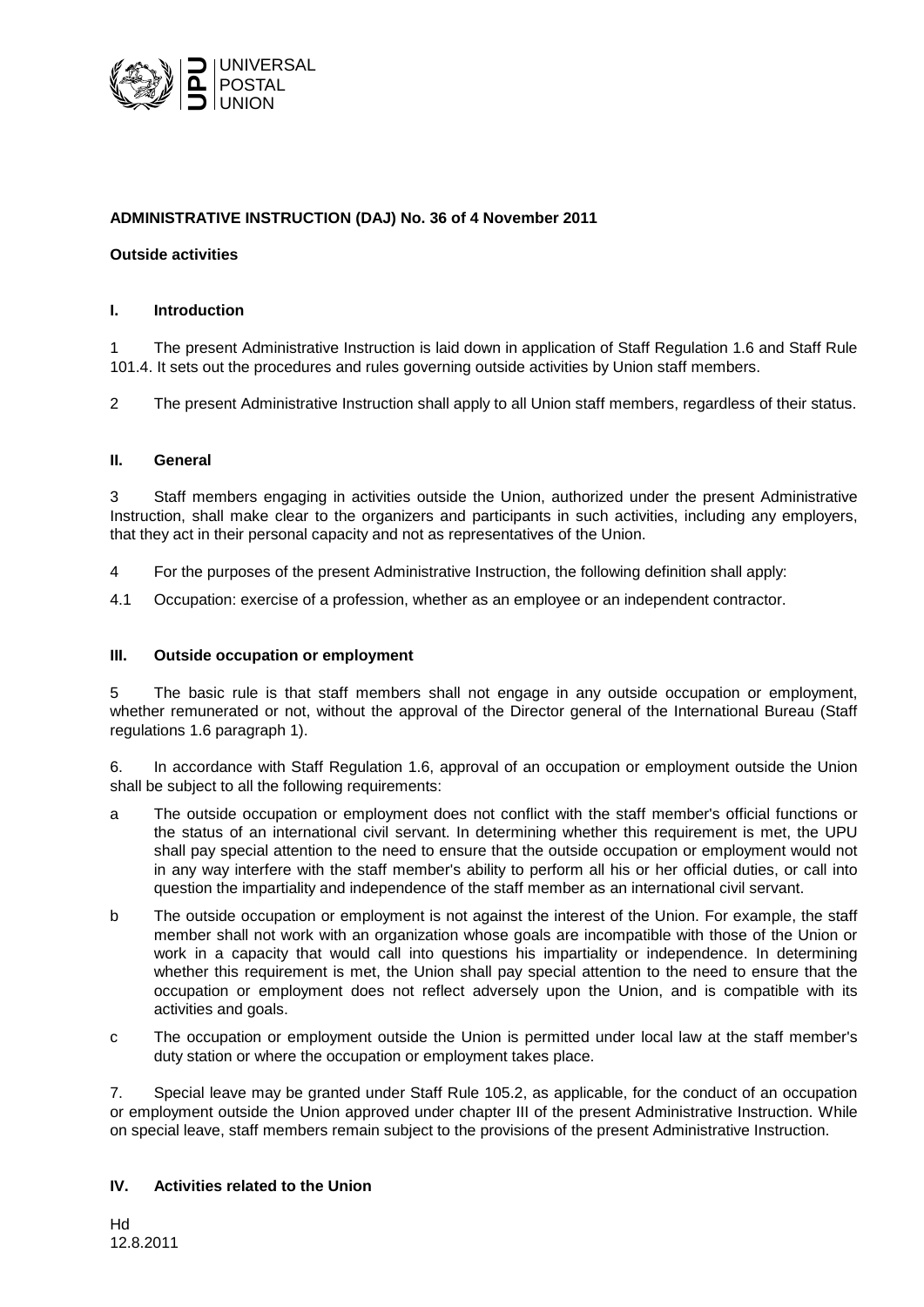8 Under Staff Rule 101.4, except in the normal course of official duties, prior authorization from the Director General is required to engage in any of the following acts, if such act relates to the purpose, activities or interests of the Union:

a issuance of statements to the press, radio or other agencies of public information;

b acceptance of speaking engagements;

c taking part in film, theatre, radio or television productions;

d submitting articles, books or other material for publication.

9 Outside activities that are of benefit to the Union or the achievement of its goals and/or contribute to the development of professional skills of staff members are usually not only permitted but encouraged, provided staff members exercise the utmost discretion with regard to all matters of official business and avoid any public statement that may adversely reflect on their status, or on the integrity, independence and impartiality that are required by that status.

10 Publication of material by a publisher other than a publisher legally subsidiary to any body of the Union shall require the following disclaimer:

"The views expressed herein are those of the author(s) and do not necessarily reflect the views of the Universal Postal Union."

11 In addition to their UPU emoluments, staff members authorized to perform an outside activity approved under chapter IV of the present Administrative Instruction may only accept from sources external to the Union accommodation, travel costs and subsistence allowances generally in line with those payable by the UPU, in accordance with Staff Rule 101.9. A subsistence allowance that may otherwise have been paid by the Union shall be reduced accordingly. Staff members may not accept any additional fee, remuneration or honorarium, except for royalty or related payments for published material where such payment is allowed under local laws.

## **V. Other outside activities**

### *A. Social or charitable activities*

12 Staff members can, at their discretion, engage in private non-remunerated activities for social or charitable purposes which have no relation to the staff member's official functions or to the Union, and which take place outside working hours or while the staff member is on leave. Staff members shall in every instance ensure that the activity is and remains compatible with their status as international civil servants.

#### *B. Political activities*

13 In accordance with Staff Regulation 1.9, staff members may exercise the right to vote but shall ensure that their participation in any political activity is consistent with, and does not reflect adversely upon, the independence and impartiality required by their status as international civil servants. In case of doubt as to whether the activity is permitted, enquiries may be made by the staff member concerned, as indicated below in Chapter VI, letter A.

14 In accordance with Staff Rule 101.4.2, membership in a political party is permitted, provided such membership does not entail action, or an obligation to take action, contrary to Staff Regulation 1.9. Payment of normal financial contributions to a political party shall not be construed as an activity inconsistent with the principles set out in Staff Regulation 1.9.

15 Candidature or appointment to political office, including at the local level, shall not be permitted.

#### *C. Participation in boards, panels, committees, expert groups and similar bodies*

16 Participation in boards, panels, committees, expert groups or similar bodies that are external to the Union constitutes an outside activity that requires the prior approval of the Director general of the International Bureau. If, after approval as been granted, it appears that the staff member's participation would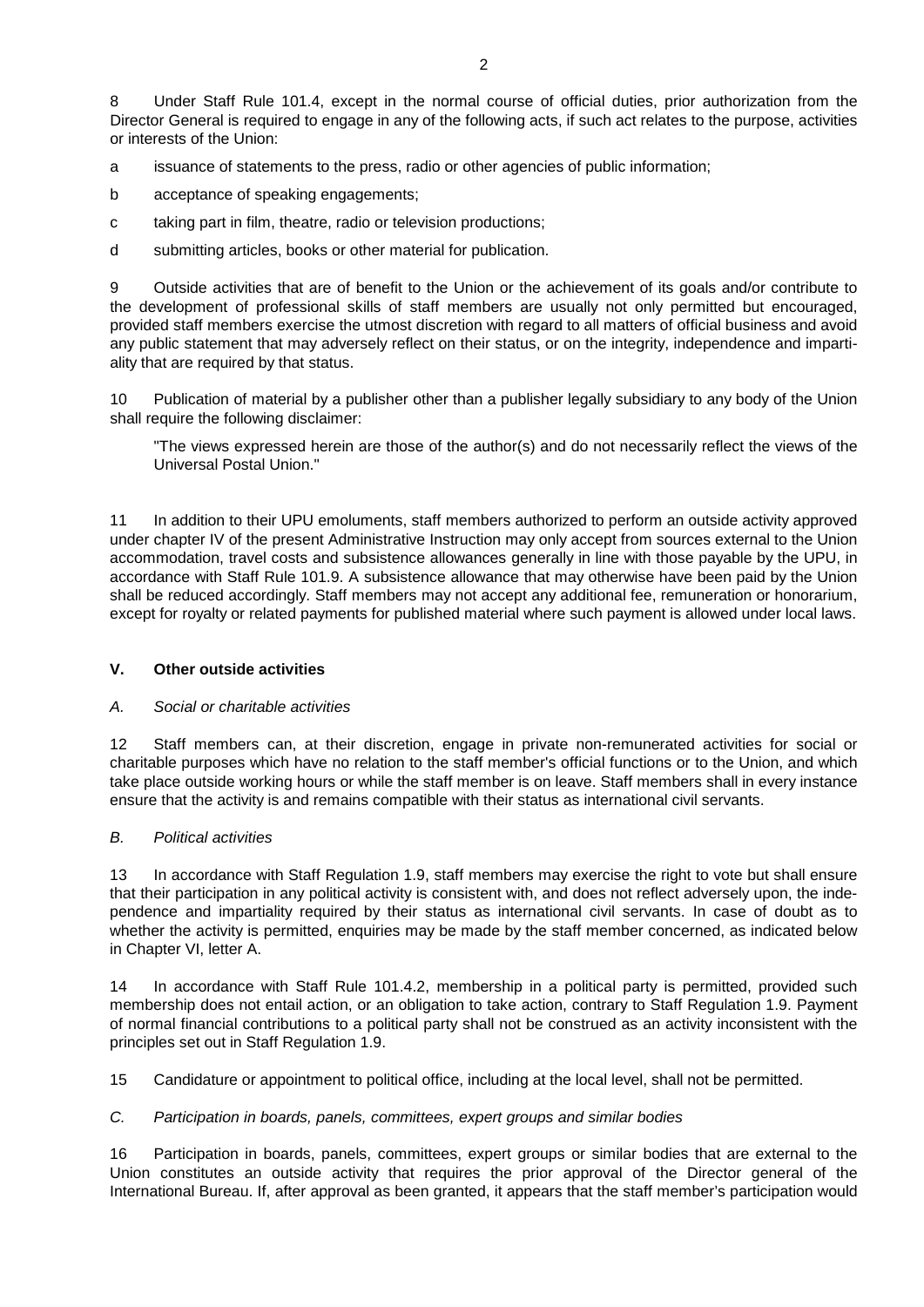involve the consideration of the granting of an honour, gift or remuneration to a United Nations official , the staff member should withdraw fro the body concerned since his or her participation would create at least the appearance of a conflict of interest.

## **VI. Procedures**

### *A. Clarification procedure*

17 A staff member may seek in confidence clarification as to whether a planned outside occupation, employment or activity would conflict with his or her status as an international civil servant.

18 The request for clarification shall be addressed in writing to the Human Resources and Social Relations Directorate (DRH).

19 Staff members are also reminded that the Ethics Office, which was established to assist the Director general of the International Bureau in ensuring that all staff members observe and perform their functions consistent with the highest standards of integrity required by the Charter of the United Nations, provides confidential advice and guidance to staff on ethical issues, including conflict of interest.

20 A reply to the staff member's request shall be provided as expeditiously as possible.

21 Unless otherwise requested by the staff member, neither the request for clarification nor the reply shall be made part of his or her official status file.

## *B. Approval procedure*

22 A staff member wishing to engage in an outside activity for which prior approval is required in accordance with chapters III and IV of the present Administrative Instruction shall submit a request in writing through hierarchical channels (i.e. his or her supervisor followed by the DRH) to the Director General. Requests for approval shall specify the employer or sponsor of the outside activity, the nature, timing and duration of the activity, and any related remuneration, which requires specific approval under Staff Regulation 1.8.3 and Staff Rule 101.10.

23 For requests to engage in an outside occupation or employment under chapter III of the present Administrative Instruction:

- a the supervisor shall forward the request for decision to the Director of the DRH, together with his or her comments, if any;
- b the Director of the DRH shall forward the request for decision to the Director General, together with his or her recommendation.

When approval is granted, it shall be for not more than 12 months at a time.

24 For requests to engage in an outside occupation or employment under chapter IV of the present Administrative Instruction:

- a the supervisor shall forward the request for decision to the Director of the DRH, together with his or her comments, if any;
- b the Director of the DRH shall forward the request for decision to the Director General, together with his or her recommendation.

The opinion of any other relevant International Bureau Directorate may be sought in case of doubt.

25 The Director General shall inform the staff member as expeditiously as possible of the decision on the staff member's request for approval. If the request is denied, the reason for the refusal shall be given.

26 A copy of the decision shall be made part of the staff member's official status file.

### **VII. Final provision**